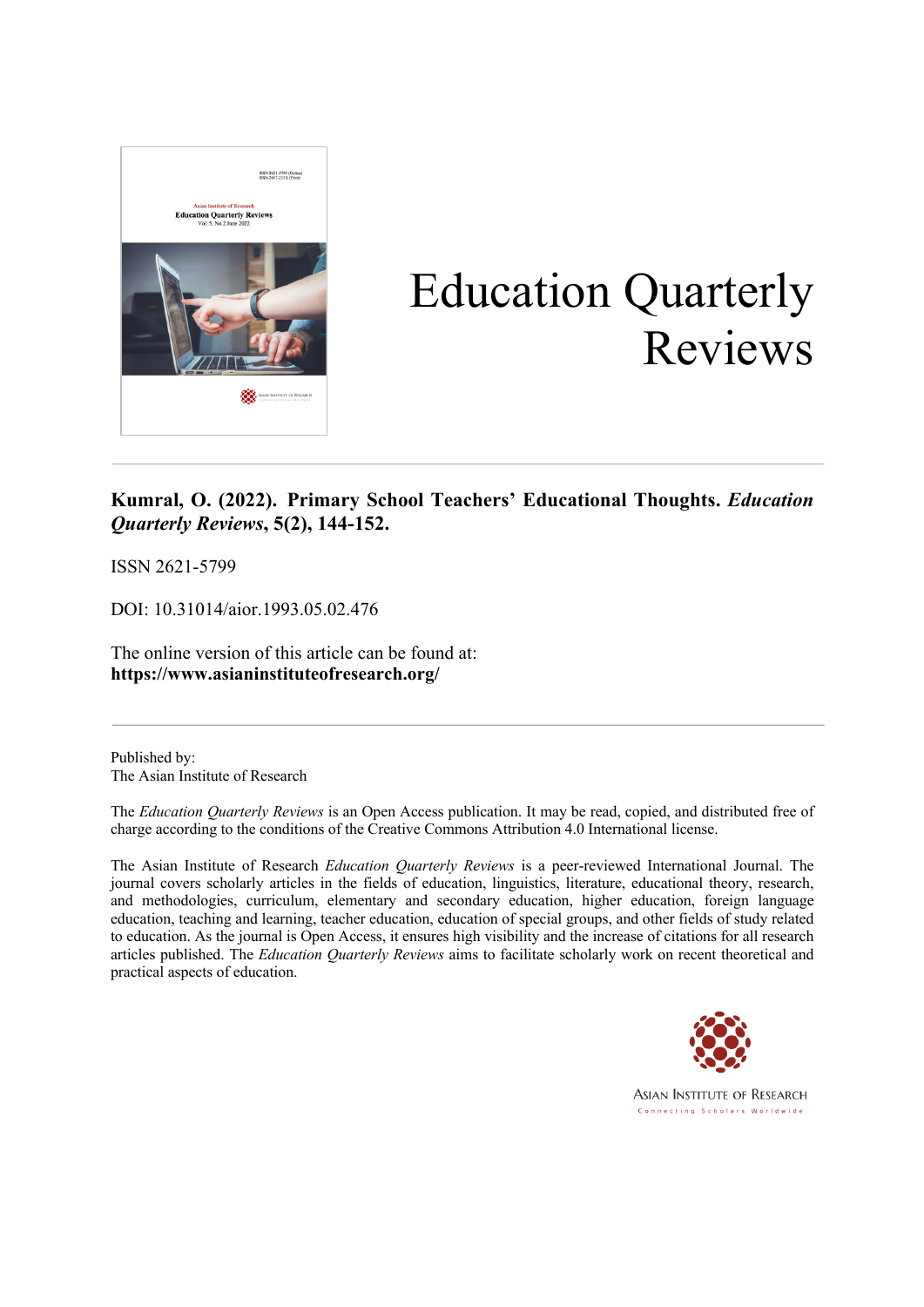

## Primary School Teachers' Educational Thoughts

#### Orhan Kumral<sup>1</sup>

<sup>1</sup> School of Education, Pamukkale University, Denizli, Turkey

Correspondence: Orhan Kumral, School of Education, Pamukkale University, Kinikli Campus, Denizli, Turkey. E-mail: okumral@pau.edu.tr, ORCID: 0000-0002-1910-7524

#### **Abstract**

Every science exists on a philosophical basis / thought and becomes functional. As in all sciences, philosophy forms a necessary basis for the educational science. The need for philosophy, emanated from the need to make learning environments meaningful, as well as to find answers to the questions of why and how education should be done. The basic purpose of this research is to investigate educational philosophies of primary school teachers who are still working in a medium-sized province in Turkey within the framework literature. Quantitative survey design was employed in the study. The study group is comprised of 225 primary school teachers working in primary schools within a medium-sized Anatolian city in terms of demographic structure. The "Educational Thoughts and Practices" scale was used to collect the research data. The variance was conducted parametric oneway analysis. One of the significant results of the study is that the primary school teachers participating in the study mainly adopt popular educational thoughts and practices. Given the overall results of the study, it is seen that the scores close to each other in the popular and traditional dimensions. It can thus be implied that teachers are aware of the attractiveness of the creative learning environment ensured by student-centered learning, however, they do not give up on their duties and habits of transferring knowledge.

**Keywords:** Philosophy of Education, Education Science, Primary School Teacher, Traditional Thought

#### **1. Introduction**

Thinking, which is a major human activity based on needs and curiosities, has to be consistent within itself. This consistency is ensured by philosophy and mathematics. In this sense, it can be argued that philosophy (Magee, 2007) and mathematics lie at the root of all kinds of conscious - purposeful human activities.

Science might be the most significant conscious-purposeful human activity. This might be because science promotes self-awareness and allows the individual to comprehend and influence the environment he/she lives in. However, before producing scientific knowledge, there are questions that need to be addressed and issues that need to be clarified. First, the questions why and how science will be done, how the obtained scientific knowledge will be different from other knowledge (artistic, religious, daily, etc.) should be answered from a philosophical perspective.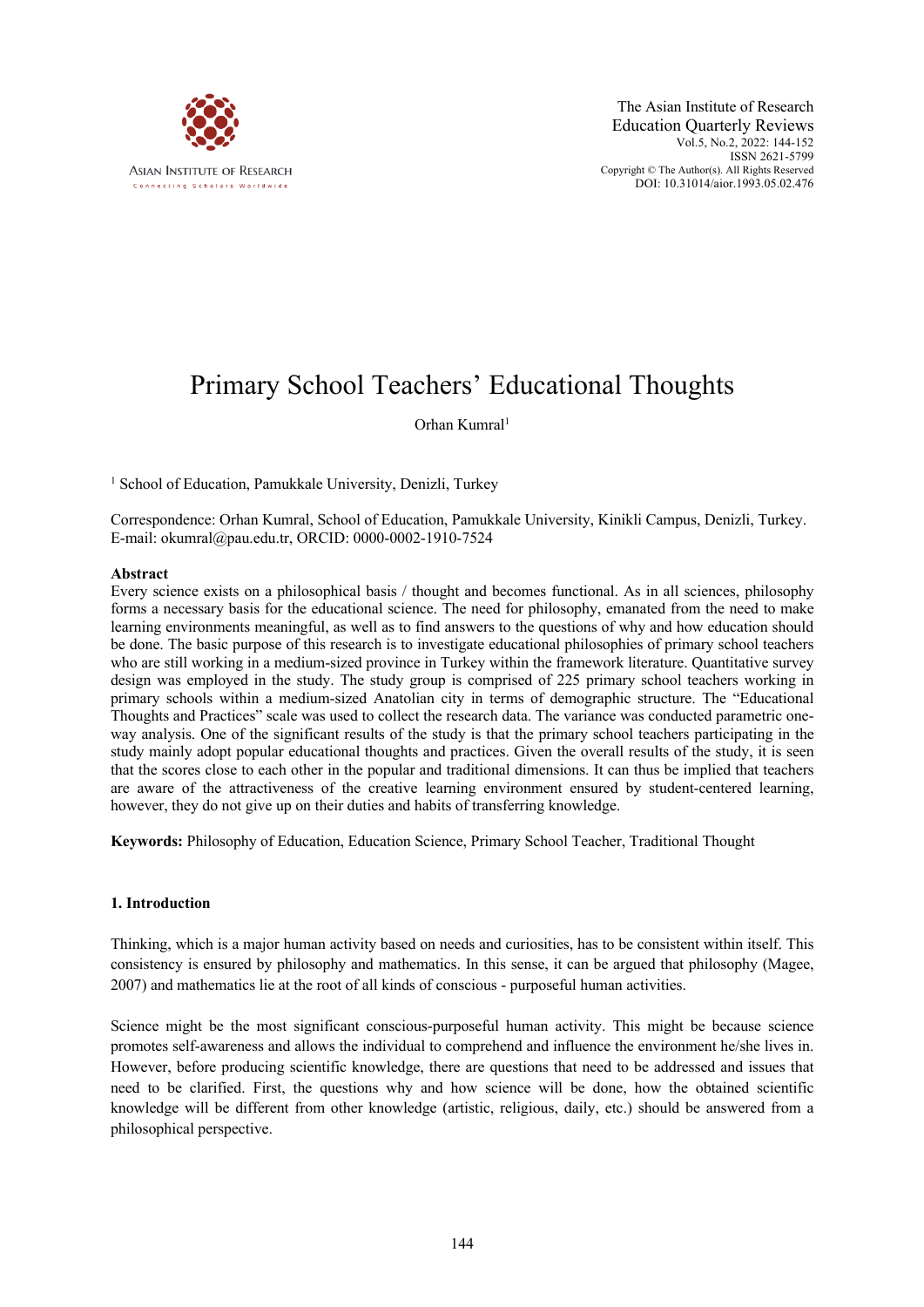In the process of producing scientific knowledge, it is seen that the first answers to these questions are related to the positivist philosophy. In this context, it is the positivist thought that created modern sciences. According to Weber (1998: 1), "the theory of knowledge becomes 'positive philosophy' or 'positivism' when it abandons metaphysical thinking and is satisfied with being a synthesis of mathematics and experimental sciences." However, in the following century, it was seen that positivist thought, which would be used in experimental and engineering studies, was insufficient in explaining and generalizing social events. Particularly in the field of Social Sciences, the fact that questions such as correct and accurate information, the role of the researcher in this process, the generalizability of the obtained information, and the context cannot be answered by a positivist understanding (Ozden & Simsek, 1998) have led to the weakening of positivism and the emergence of postpositivist constructivist approaches. As a result, every science exists on a philosophical basis / thought (Magee, 2007) and becomes functional. In Weber's words, in a sense, philosophy and science are inseparable, and when they are separated, they no longer live in each other's pockets. In a similar vein, according to Weber (1998: 2), 'science without philosophy; is a lifeless body.

One of the sciences that philosophy gives meaning to life is education. Education is one of the sciences that strive to understand people, such as psychology and sociology (Osler, 2013; Zierer, 2009; Murphy, Mufti, & Kassem, 2009). Education, which attempts to find the laws of how to change human behaviors in a consistent way or how to gain the desired behavior, has become one of the important scientific-intellectual endeavors. As in all sciences, philosophy forms a necessary basis for the educational science. The need for philosophy, like other sciences, emanated from the need to make learning environments meaningful, as well as to find answers to the questions of why and how education should be done. The effect of philosophy on the emergence of learning environments and teacher behaviors is visibly tangible (Orstain & Hunkins, 1988; Winc, 2012; Gosselin, 2007). In fact, one might find a philosophy addressing to questions of why and how education should be done concerning the teacher who walks between the benches of the students with an authoritative stare and checks the course book and notebook. Likewise, another educational philosophy encourages John Dewey (Dewey, 2008) to go for shopping for educational tools.

Although there are many mainstream philosophies and educational philosophy movements that have implications for the educational process, it is possible to divide the philosophical movements into two main groups according to their perspectives on knowledge, teachers and students. While Idealist, Realist, Perennial and Essentialist movements form one group, Pragmatic, Progressive, Reconstructive, Existential and Humanist movements form the other group (Kumral, 2015, 74).

The philosophical thoughts in the first group put the teacher in the center. It is the teacher who is in charge in the classroom while students are passive. The teacher is the only person who talks and directs what and how the student will learn and how the student will think and behave. For instance, according to Gutek (2014), an idealist teacher is professional, experienced and skilled, cultured and has a strong and versatile personality. The duty of the school in realist education is to inform students about the real world (Demirhan, 2003). Experiments and observations are made, and the results are objectively and independently evaluated (Erkılıç, 2013). While perennialism is based on the idea that the basic reality in the universe is absolute and unchanging (Sonmez, 2017; Gokbulut, 2019; Bakir, 2020); Essentialism holds the view that the individual should grasp the absolute truth and adapt it to life (Turgut, 1991; Sonmez, 2017; Gokbulut, 2019; Dag, 2020).

The philosophical thoughts in the second group put the student in the center. It is the student who will build the knowledge in the classroom. The teacher is the student's assistant in this process. According to Dewey (2008), education is valuable as long as it brings students face to face with real life problems and produces solutions. In this process, students will learn through their own experiences and acquire new information. Students can gain skills in making connections in the learning process, comprehending relationships, and producing solutions (Gutek, 2014; Noddings, 2016). The progressive movement prioritizes development and change and argues that education should be designed in a way that allows the individual to keep pace with changing conditions. From this point of view, a student is not one who keeps up with life, but the person who directs and develops it (Cevizci, 2016; Sonmez, 2017; Ergun, 2018; Keskin & Sahin, 2018; Kalafatoglu, 2019; Bakir, 2020). Reconstructionism claims that the primary purpose of education is to rebuild society in order to overcome the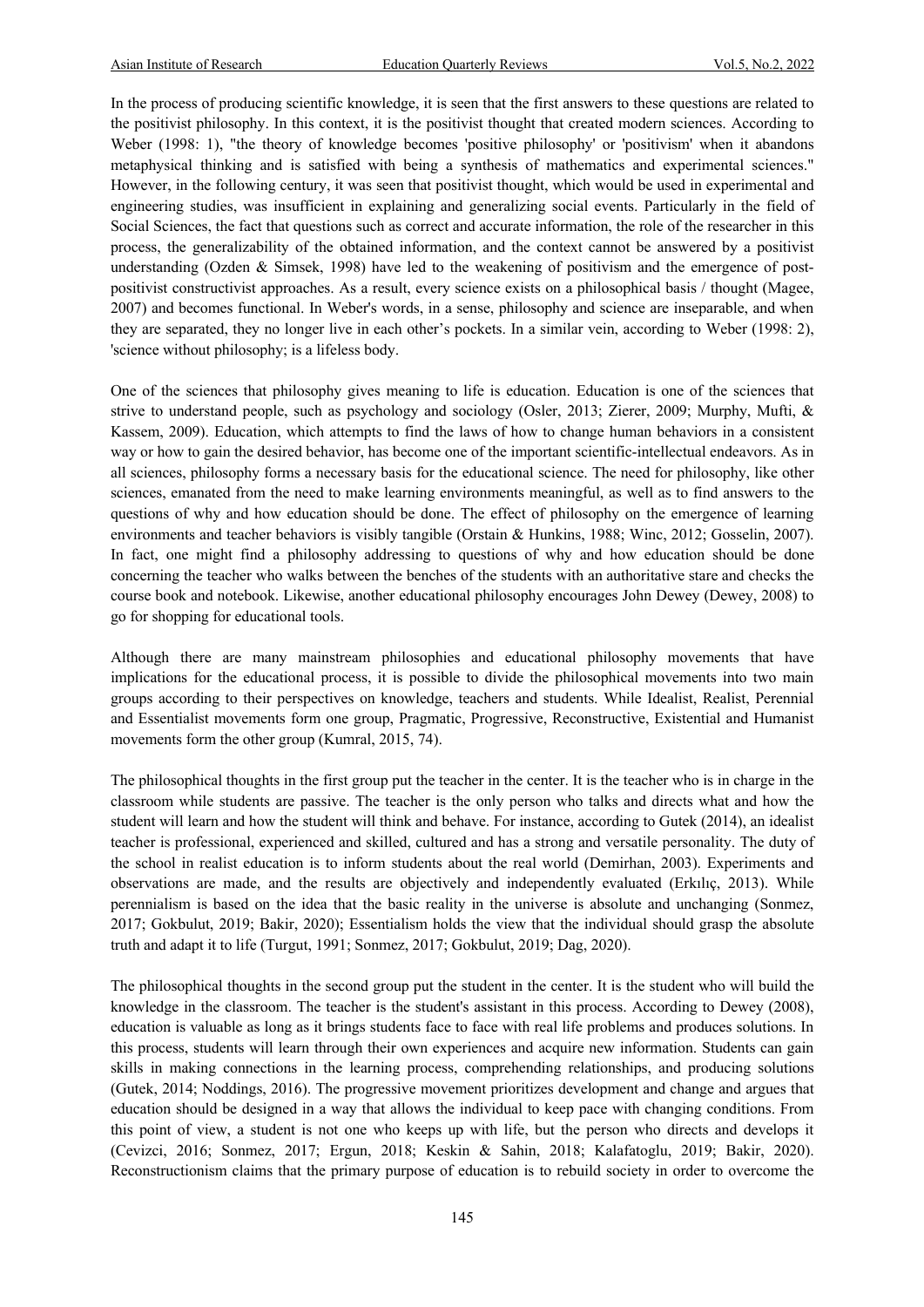cultural crisis of our age, and regards education as a major tool to achieve this (Cevizci, 2016; Sonmez, 2017; Aslan, 2017; Akpinar, 2017). According to Existentialism, which includes prominent existentialist thinkers such as Soren Kierkegaard, Karl Jaspers, Jean Paul Sartre and Martin Heidegger, education is the process of selfrealization of all human beings. Education will be valuable to the extent that it enables people to exist (Sartre, 2010; Yapici, 2013; Ergün, 2018).

Teachers are not only role models for their students but also play a vital role in raising a generation since they enable students to gain cognitive, affective and psycho-motor knowledge and skills. The importance of the teacher's role remains unchangeable at every stage of education from pre-school education to higher education. However, primary school education and primary school teachers have a more permanent effect on the individual, from acquiring primary reading skills to behavioral training. Senemoğlu (1992: 43) asserts that the primary school teacher has a crucial importance in the cognitive, emotional and social development of the individual. Additionally, "… the teacher is like a sculptor who gives shape and form to an unshaped object. For this reason, many teachers (in Turkey), and especially primary school teachers, commonly use the term "dough" or "mud" when describing a student, waiting to be shaped and formed" (Ozden and Simsek, 1998: 76). The primary purpose of this research is to investigate educational philosophies of primary school teachers who are still working in a medium-sized province in Turkey within the framework of the above-mentioned literature. Specifically the study sought answer to the following question:

1- Which major philosophical movements do primary school teachers mostly adopt considering their educational thoughts and practices?

2- Does primary school teachers' educational philosophies significantly differ by gender variable?

3- Does teachers' educational philosophies significantly differ by seniority variable?

4- Does teachers' educational philosophies differ by teaching level?

#### **2. Method**

In this section, the research model, study group, data collection and analysis, validity, and reliability information are included.

#### *2.1. Research Model*

Quantitative survey design was employed in the study. "Basically, surveys deal with research question of What is? with, possibly, some emphasis on attempting to explain what is." (Wiersma, 1985: 139). Cross-sectional survey was used to identify the educational thoughts of primary school teachers working in primary school.

#### *2.2. Study Group*

The study group is comprised of 225 primary school teachers working in primary schools within a medium-sized Anatolian city in terms of demographic structure. Primary education in Turkey lasts four years. Table 1 contains information on teaching levels (1st Grade, 2nd Grade, 3rd Grade and 4th Grade), gender characteristics and years of seniority of the primary school teachers participating in the research.

| Table 1: Demographic information about the sample |       |               |    |                 |    |    |       |  |  |  |
|---------------------------------------------------|-------|---------------|----|-----------------|----|----|-------|--|--|--|
|                                                   |       |               |    | Grade in Charge |    |    |       |  |  |  |
| Gender                                            |       | Seniorty      |    |                 |    |    | Total |  |  |  |
|                                                   |       | $1-10$ year   |    |                 |    |    | 18    |  |  |  |
|                                                   |       | $11-19$ year  | 13 |                 |    | 10 | 47    |  |  |  |
| Female                                            |       | $20$ year $>$ | 17 | 16              | 16 |    | 60    |  |  |  |
|                                                   | Total |               | 35 | 29              | 37 | 24 | 125   |  |  |  |
| Male                                              |       | $1-10$ year   |    |                 |    |    |       |  |  |  |
|                                                   |       | $11-19$ year  |    |                 |    | 11 | 30    |  |  |  |
|                                                   |       | $20$ year $>$ | 20 | 14              | 15 | 15 | 64    |  |  |  |
|                                                   | Total |               | 27 | 23              | 18 | 32 | 100   |  |  |  |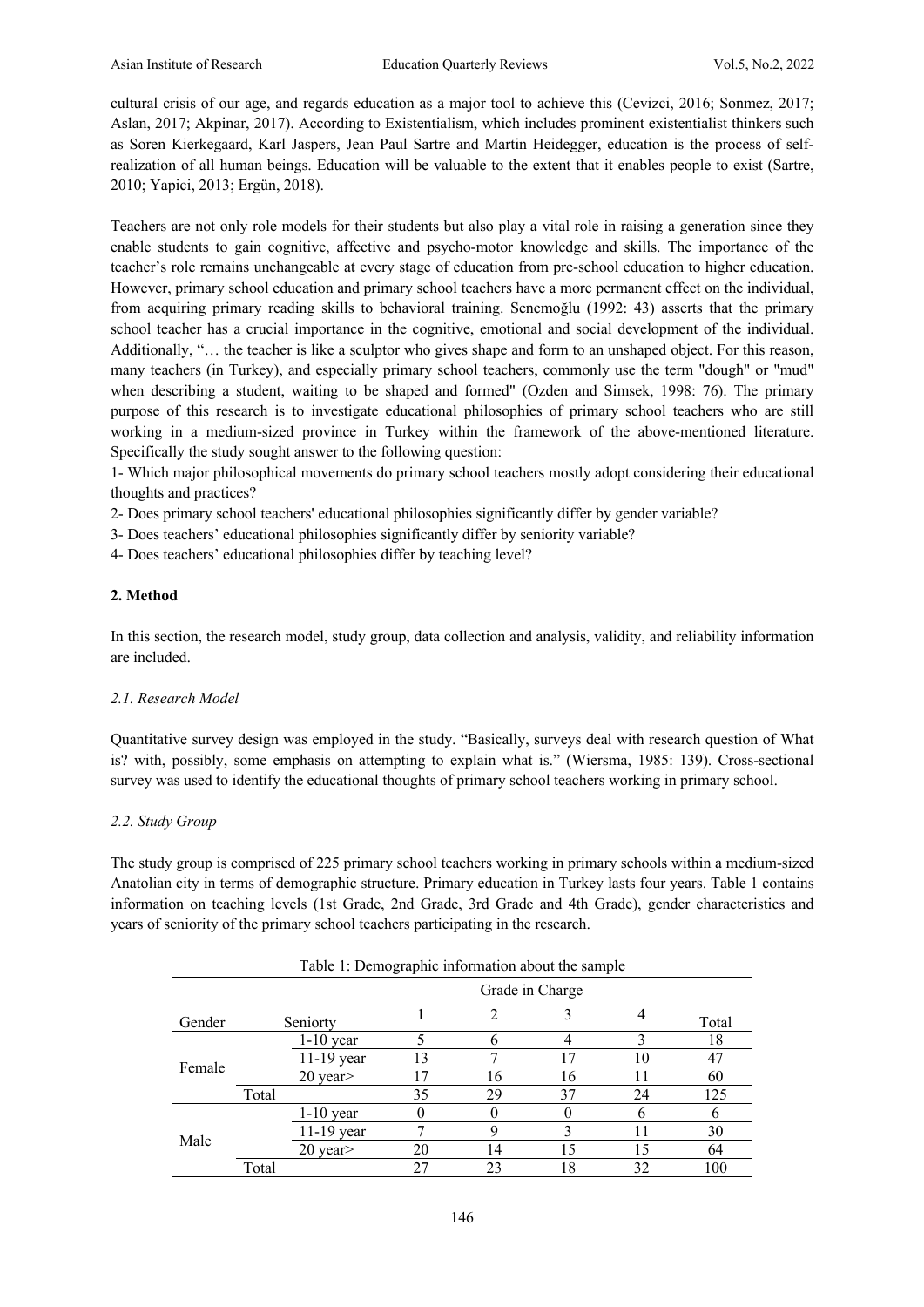#### *2.3. Data Collection Tool*

The "Educational Thoughts and Practices (ETP)" scale developed by Kumral (2014) was used to collect the research data. The validity and reliability of the scale were ensured by using exploratory and confirmatory factor analysis. The scale seeks to determine the views of teachers or pre-service teachers about the education process, to provide an insight into how they organize classroom learning environments, and as a result, to name their educational thoughts and practices in the context of philosophy of education. The scale consists of 42 items. The 21 items on the scale are called "Traditional" and the remaining 21 items are called "Popular" and have the construct validity and scale reliability that can reveal the educational thoughts of teachers or pre-service teachers (Kumral, 2014). The traditional sub-scale indicates that teachers' thoughts and practices are mainly based on Realism, Perennialism and Essentialism in terms of educational philosophy. In the popular sub-scale, on the other hand, teachers' thoughts and practices regarding the educational process are mostly related to Pragmatic, Existential and Constructivist approaches along with a progressive and reconstructive educational philosophy.

#### *2.4. Data Analysis*

Prior to performing any analysis, the variables were first tested to determine whether they had a normal distribution. Since the sample size was higher than 50, the normality tests, namely, Kolmogorov-Smirnov and Shapiro-Wilk were performed. Consequently, the distribution of variables was found to be normal  $[p>0.05]$ (Table 2). For this reason, parametric one-way analysis of variance was conducted.

| Table 2: Test of normality |                  |                    |      |                  |     |      |  |  |  |
|----------------------------|------------------|--------------------|------|------------------|-----|------|--|--|--|
|                            |                  | Kolmogorov-Smirnov |      | Shapiro-Wilk     |     |      |  |  |  |
|                            | <b>Statistic</b> |                    | Sig. | <b>Statistic</b> |     | Sig. |  |  |  |
| Traditional                | .048             | 225                | .200 | .990             | 225 | 119  |  |  |  |
| Popular                    |                  | 225                | ,200 | 992              | 225 | ,297 |  |  |  |

For multiple comparisons, homogeneity of the distribution of variances was also tested. Parametric tests were used since it was found that the distribution was homogeneous [Levene test:  $p > .05$ ] (Table 3).

| Table 3: Test of homogeneity of variances |                  |  |     |      |  |  |  |  |
|-------------------------------------------|------------------|--|-----|------|--|--|--|--|
| Levene<br>df1<br>df2<br>Sig.              |                  |  |     |      |  |  |  |  |
|                                           | <b>Statistic</b> |  |     |      |  |  |  |  |
| Traditional                               | .489             |  | 221 | .690 |  |  |  |  |
| Popular                                   | 2,058            |  |     | .107 |  |  |  |  |

#### *2.5. Validity and Reliability*

As mentioned previously, the scale used in the study is a valid data collection tool. The reliability values of the scale are tabulated in Table 4. Based on these values, it can be argued that the present study is reliable.

| Table 4: Reliability statistics |  |      |  |  |  |  |  |
|---------------------------------|--|------|--|--|--|--|--|
| Cronbach's Alpha<br>N of Items  |  |      |  |  |  |  |  |
| All Scale                       |  | .809 |  |  |  |  |  |
| Traditional                     |  | ,839 |  |  |  |  |  |
| Popular                         |  | .856 |  |  |  |  |  |

#### *2.6. Ethical Permissions of Research*

Ethical permission was obtained from Pamukkale University Social and Human Sciences Research and Publication Ethics Committee (23.03.2022-G06) for this research.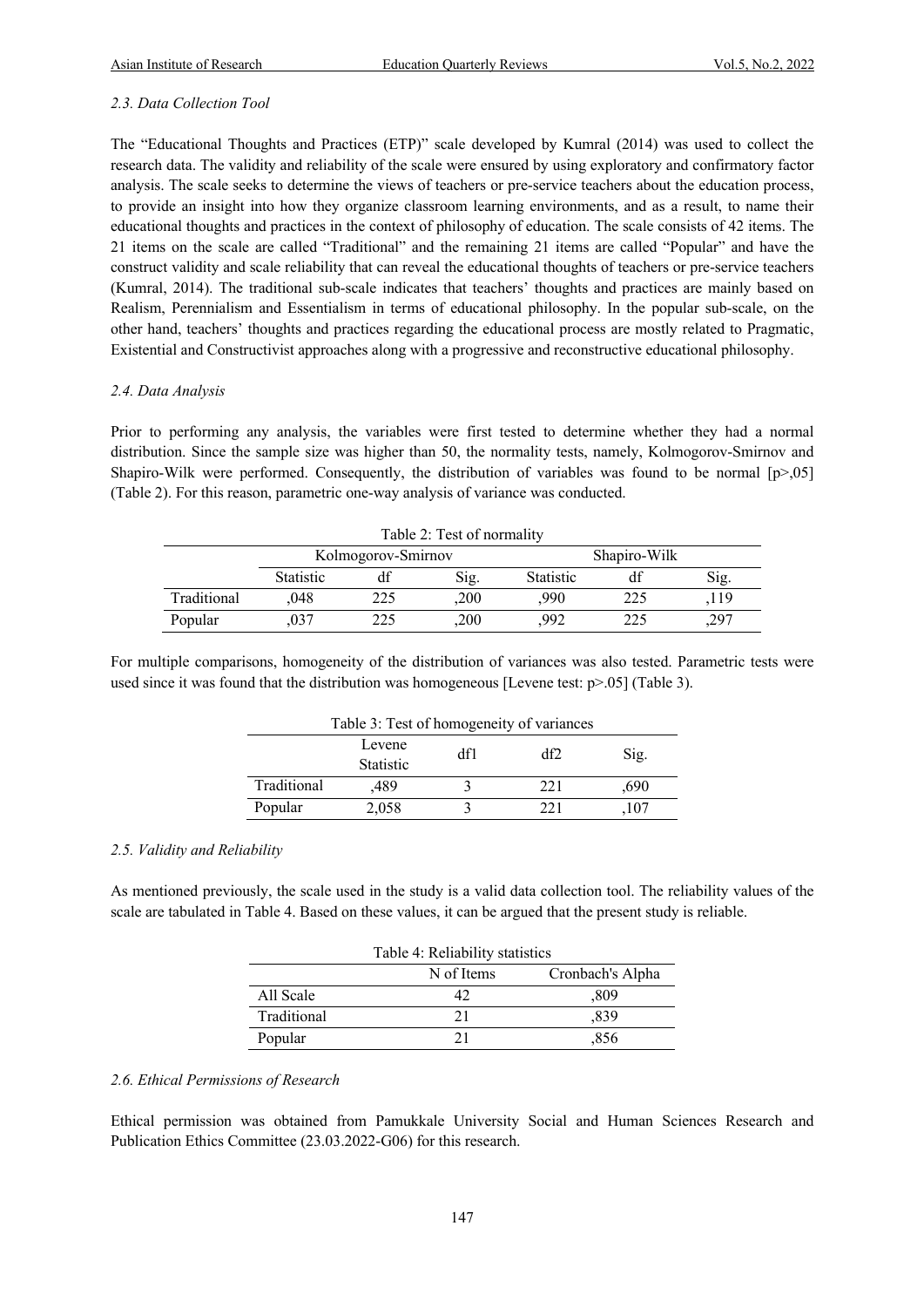#### **3. Results**

To understand the educational philosophy of the primary school teachers participating in the research, variance analysis was performed. The first analysis revealed the educational philosophies adopted by each participants. The results are shown in Table 5.

| Table 5: Educational thoughts of primary school teachers |       |         |         |      |              |     |       |          |  |  |
|----------------------------------------------------------|-------|---------|---------|------|--------------|-----|-------|----------|--|--|
|                                                          |       | Minimum | Maximum | Mean | Std.D.       | df  |       |          |  |  |
| Traditional                                              | - 225 |         |         |      | 68,02 11,512 | 224 | 3.295 | $.001\,$ |  |  |
| Popular                                                  |       | 42      |         |      | 71,72 11,401 |     |       |          |  |  |

Given Table 5 which entails the average scores obtained from the sub-dimensions of the ETP Scale, it is seen that the primary school teachers participating in the research have mostly popular educational thoughts and practices, and there is a statistically significant differentiation when compared to teachers' traditional thoughts and practices ( $p$ < ,05).

The second variance analysis conducted to determine educational philosophies of the primary school teachers is related to the gender variable. The results of the analysis performed to find out whether the gender of the primary school teachers had a significant effect on their educational thoughts and practices are detailed in Table 6.

| Table 6: Gender and educational thoughts of the primary school teachers |        |     |       |           |     |       |      |  |  |
|-------------------------------------------------------------------------|--------|-----|-------|-----------|-----|-------|------|--|--|
|                                                                         | Std.   |     |       |           |     |       |      |  |  |
|                                                                         | Gender | N   | Mean  | Deviation | df  |       |      |  |  |
| Traditional                                                             | Female | 125 | 66,70 | 10,996    | 223 | 1.925 | ,050 |  |  |
|                                                                         | Male   | 100 | 69.66 | 11.979    |     |       |      |  |  |
| Popular                                                                 | Female | 125 | 71.12 | 11,342    | 223 | .889  |      |  |  |
|                                                                         | Male   | 100 | 72.48 | 11,486    |     |       | ,375 |  |  |

From Table 6, which reveals whether the gender variable has a significant effect on educational thoughts and practices, it is seen that the mean scores of male teachers in the traditional dimension are higher than that of female teachers, and the mean scores differ significantly. In this respect, it can be contended that being a male teacher is effective in creating a more teacher-centered environment in the classroom. In the popular dimension, the mean scores of female teachers are higher than that of male teachers. However, no significant gender differences are found in the popular dimension.

The study also investigated whether the years of seniority of the primary school teachers participating in the study had a significant effect on their educational thoughts and practices. To this end, the Levene test was applied to see whether the distribution of scores was equal or not. As a result of the test, it was found that the scores for both groups had a homogeneous distribution  $(p>0.5)$ . Further, the Anova test performed showed that the seniority of the participants made a statistically significant difference ( $p$ < ,05) in the traditional dimension. The least significant difference (LSD) test was employed to reveal significant pairwise difference among the variables. The results are reported in Table 7.

Table 7: Seniority and educational thoughts of the primary school teachers

|             | Seniorty          | N   | Mean  | Std.D. | df    | F     | p    | Mean<br>Difference |
|-------------|-------------------|-----|-------|--------|-------|-------|------|--------------------|
| Traditional | $1-10$ year       | 24  | 68,92 | 13,803 |       | 3,397 | ,035 | $C-B$              |
|             | $11 - 19$<br>year | 77  | 65,29 | 11,849 |       |       |      |                    |
|             | 20 year>          | 124 | 69,54 | 10,573 | 2/222 |       |      |                    |
|             | $1-10$ year       | 24  | 68,17 | 11,177 |       |       |      |                    |
| Popular     | 11-19<br>year     | 77  | 71.04 | 11,652 |       | 1.916 | ,150 | --                 |
|             | 20 year>          | 124 | 72,84 | 11,200 |       |       |      |                    |

*Note.* A: 1-10 year; B: 11-19 year; C: 20> year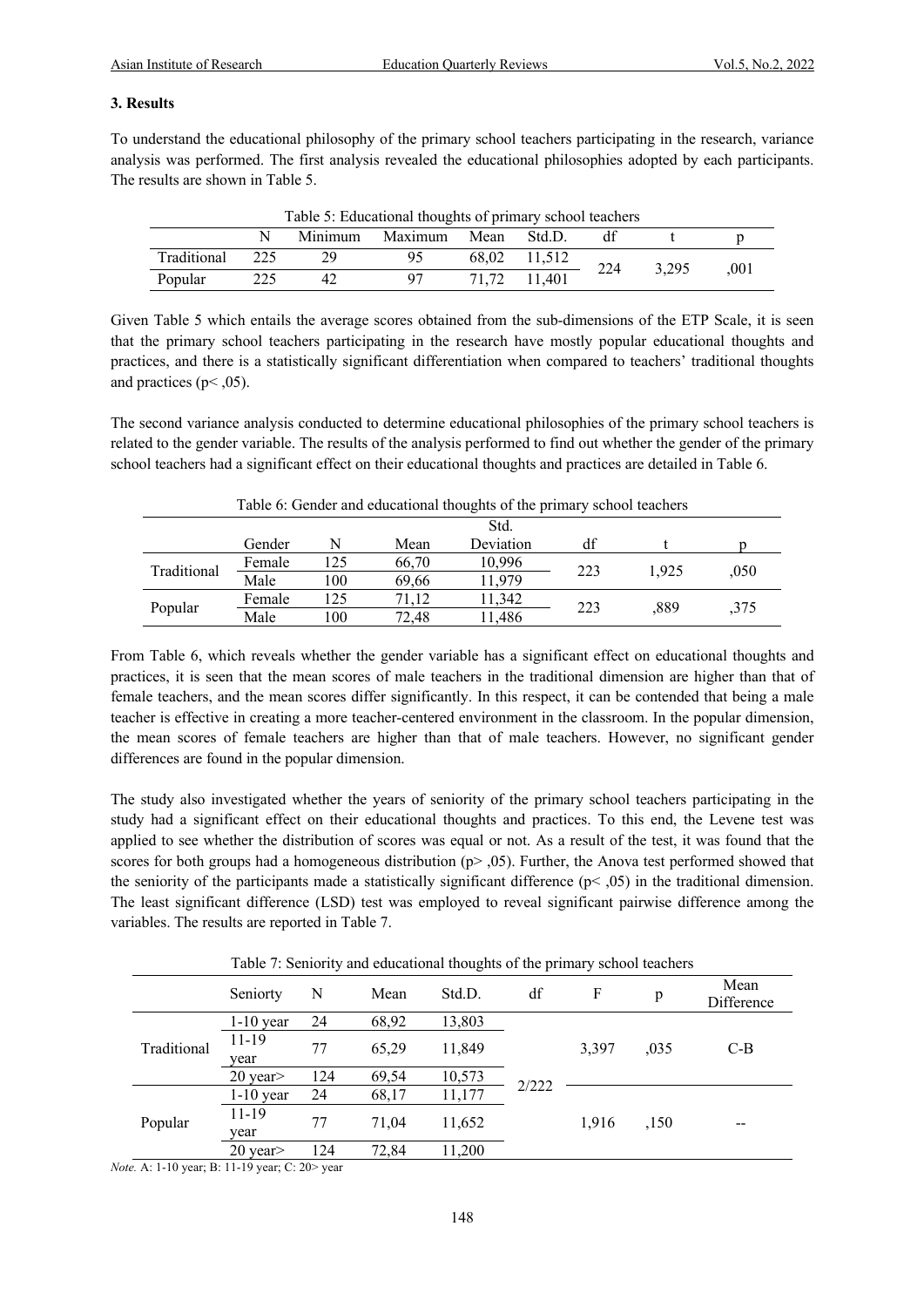When the analysis results shown in Table 7 are examined, it is seen that primary school teachers with 20 years or more seniority tend to create a more traditional learning environment than teachers with lesser tenure. Although there is no difference, interestingly, those who are in the first 10 years of the teaching profession also tend to adopt traditional teaching methods. It may be argued that while teachers create more traditional learning environments to discipline students in the early years, they intend to create a more democratic learning environment as they gain experience, and eventually they adopt traditional learning environments again with the effect of their seniority.

The study also examined whether the teaching level variable had a significant effect on the primary school teachers' educational thoughts and practices. To this end, the Levene test was applied to see whether the distribution of scores was equal or not. As a result of the test, it was found that the scores for both groups had a homogeneous distribution (p>,05). Further, the Anova test performed showed that the teaching levels of the participants made a statistically significant difference  $(p< 0.05)$  in the traditional dimension. The least significant difference (LSD) test was employed to reveal significant pairwise difference among the variables. The results are shown in Table 8.

| Table 8: Teaching levels and educational thoughts of the primary school teachers |               |    |       |        |       |               |      |                           |  |  |
|----------------------------------------------------------------------------------|---------------|----|-------|--------|-------|---------------|------|---------------------------|--|--|
|                                                                                  | Grade         | N  | Mean  | Std.D. | df    | F             | p    | Mean Difference           |  |  |
|                                                                                  |               | 62 | 64,44 | 12,023 |       |               |      |                           |  |  |
| Traditional                                                                      |               | 52 | 69,06 | 10,986 |       | 2,874<br>,429 | ,037 | $1 - 2$<br>$1 - 3$<br>1-4 |  |  |
|                                                                                  |               | 55 | 69,25 | 10,355 |       |               |      |                           |  |  |
|                                                                                  | 4             | 56 | 69,80 | 11,914 | 3/221 |               |      |                           |  |  |
| Popular                                                                          |               | 62 | 72,66 | 11,327 |       |               | ,733 | --                        |  |  |
|                                                                                  | $\mathcal{L}$ | 52 | 70,33 | 9,538  |       |               |      |                           |  |  |
|                                                                                  | 3             | 55 | 71,55 | 11,468 |       |               |      |                           |  |  |
|                                                                                  | 4             | 56 | 72,16 | 13,059 |       |               |      |                           |  |  |

Table 8: Teaching levels and educational thoughts of the primary school teachers

From Table 8, which reports whether the teaching level variable had a significant effect on the primary school teachers' educational thoughts and practices, it is understood that the difference in the traditional dimension is between the 1st grade primary school primary school teachers and the teachers at the other three grade levels. In the light of the findings obtained, it can be argued that as the grade level increases in primary school, the knowledge to be transferred also increases, and the idea of creating subject-centered learning environments as well as student-centered education comes to the fore.

#### **4. Conclusion and Discussion**

One of the significant results of the study is that the primary school teachers participating in the study mainly adopt popular educational thoughts and practices. Previous studies in the literature yield similar results as well. In a study conducted by Altinkurt, Yilmaz and Oguz (2012), it was seen that teachers frequently agreed on the following sub-dimensions, respectively: existentialism, progressivism, perennialism, reconstructionalism and essentialism. Kanatli and Schreglman' study (2014) reports that the primary school teachers mostly adopt progressivism in their instruction. Similar results are also observed in Aslan's study (2017). Accordingly, primary school teachers prefer more contemporary educational philosophies whereas they prefer less traditional educational philosophies. In a similar vein, Oksuz's study (2020) exhibited that primary school teachers tended to adopt more progressive and reconstructive educational philosophies, whereas they tended to adopt less essentialism.

Likewise, studies on educational philosophies conducted with teachers from different fields yielded similar results. The results of the research carried out by Dag (2020) concluded that the philosophical approaches of school principals, assistant principals and teachers are existentialism, progressiveness, perennialism, reconstruction and essentialism respectively. Further, it is seen that the philosophical approaches adopted do not differ according to the task variable. Demir and Aktı-Aslan (2021) sought to determine the education philosophies adopted by teachers in terms of different variables. According to the results of the research,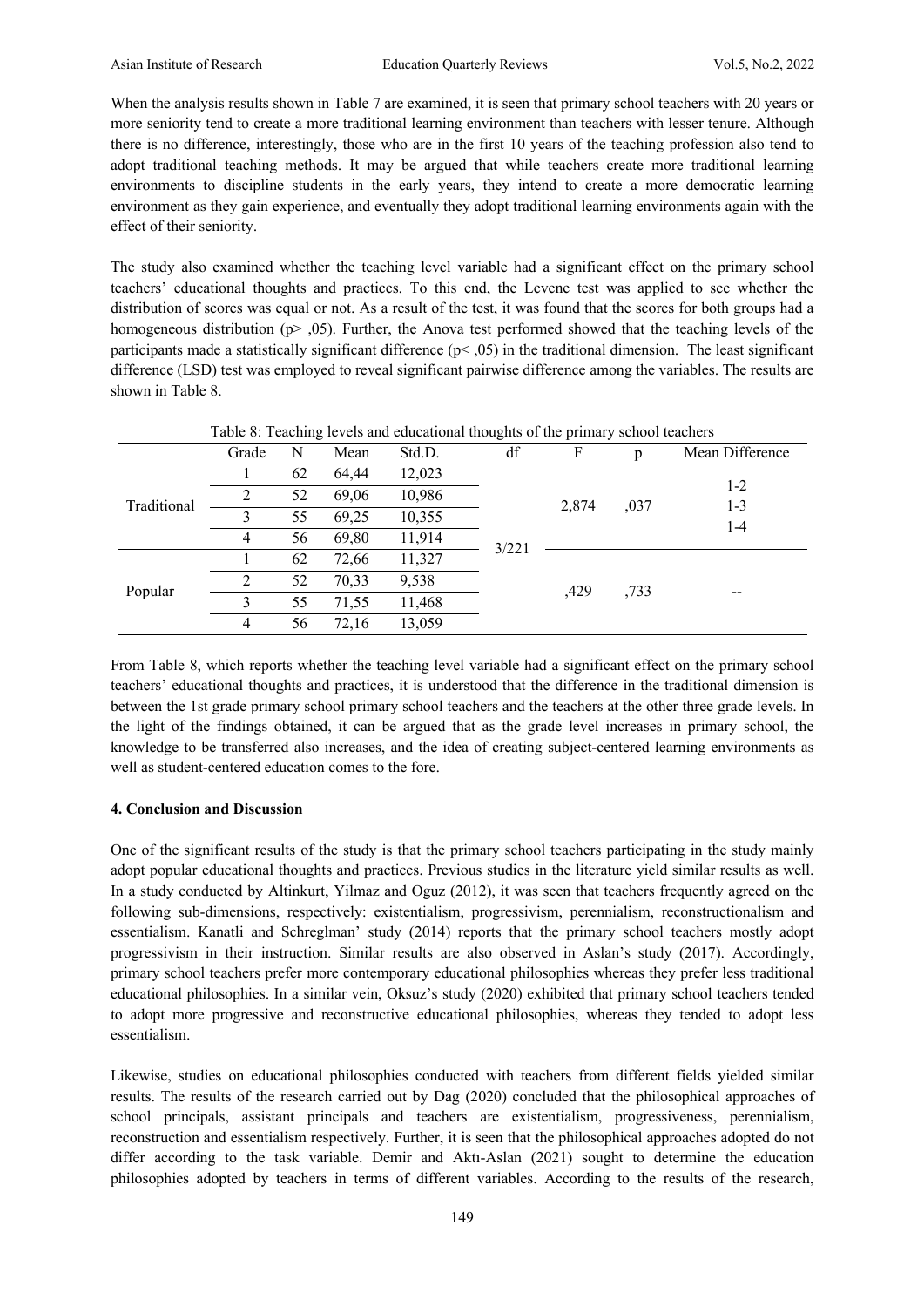teachers adopted these education philosophies respectively: Existentialism, Progressivism, Perennialism, Reconstructionism, and Essentialism.

The studies on pre-service teachers also obtained very similar results. Kumral (2015) examined the tendencies of pre-service teachers to educational philosophies. As a result of the research, it was determined that most preservice teachers adopted the popular education philosophy. The findings of the aforementioned study revealed that pre-service teachers studying in Preschool Teaching, Primary school Teaching and Social Studies Teaching departments were more inclined to traditional education philosophies. The results also denoted that pre-service teachers studying in English Language and Turkish Language teaching programs mostly adopted a postpositivist and constructivist approach. Hayırsever and Oguz's study (2017) included pre-service teachers attending Pedagogical Formation Programme. The results of the study showed that pre-service teachers' educational believes were based on progressivism on first level and on essentialism on last level. Kozikoglu and Erden's study (2018) revealed that the educational philosophies frequently adopted by the pre-service teachers are Existentialism, Progressivism, Reconstructionism, Perennialism and Essentialism, respectively.

It is also important to note that the gender variable did not have a significant effect on the primary school teachers' educational philosophies in the present study. Similarly, Altinkurt, Yilmaz, and Oguz (2012) obtained the same result. Additionally, Aslan (2017) found female teachers were more inclined to adopt progressivism and existential education. Oksuz (2020) found no statistically meaningful difference on the teachers' opinions of the Perennialism, Progressivism, and Reconstructionism educational philosophies in terms of gender whereas there was statistically meaningful significance in the Essentialism subscale in favor of males. Ilengiz (2019) investigated social studies teachers' beliefs in educational philosophy, and accordingly it was found that male teachers tended to adopt perennial philosophy of education more than female teachers. Likewise, Dag's study (2020) illustrated that male teachers adopted essentialism more than female teachers. According to the study done by Demir and Akti-Aslan (2021), male participants only adopted essentialism philosophy more when compared to females and in terms of the gender variable, there was no meaningful difference in other education philosophies.

In addition to that, there are other studies arguing that women adopt popular educational philosophy more. For instance, according to Kumral's study (2015), male pre-service teachers adopted traditionalist thought whereas female pre-service teachers mostly adopted popular education philosophy. According to Kozikoglu and Erden (2018), male teachers scored higher on perennialism, essentialism and existentialism, and female teachers scored higher on progressivism.

The study also revealed that the seniority variable had a significant effect on the primary school teachers' educational philosophies. In this respect, it is seen that primary school teachers with 20 years and more seniority are more inclined to create a traditional learning environment compared to their colleagues with less seniority. A similar result is also observed in Aslan's study (2017). As the professional seniority of the teachers increased, they tended to adopt perennialism more. Thus, as the years of seniority in the profession increased, teachers adopted the teacher-centered traditionalist education approach. Ilengiz (2019) found that teachers with 16-20 years of seniority adopted perennialism more than teachers with less than 10 years of seniority. Further, teachers with 21 years and more seniority adopted perennialism more than teachers with 15 years or less seniority. Teachers with 16 years or more seniority adopted essentialism more than those with 6-10 years of seniority. Oksuz's study (2020) also highlighted that, on the basis of the age variable, older primary school teachers (over 40 years old) are more inclined to the essentialism in education. According to the study conducted by Demir and Akti-Aslan (2021), teachers with 16 years and more seniority tended to adopt perennialism more than those with 5 years or less seniority. Additionally, teachers with 21 years and more seniority were found to be more inclined to adopt perennialism educational philosophy than those with 6-15 years seniority. Other previous studies, on the other hand, yielded opposite results. To illustrate, Kanatlı and Schreglman's study (2014) demonstrated that the more teachers' seniority increases, the more their educational philosophies change from perennialism to progressivism.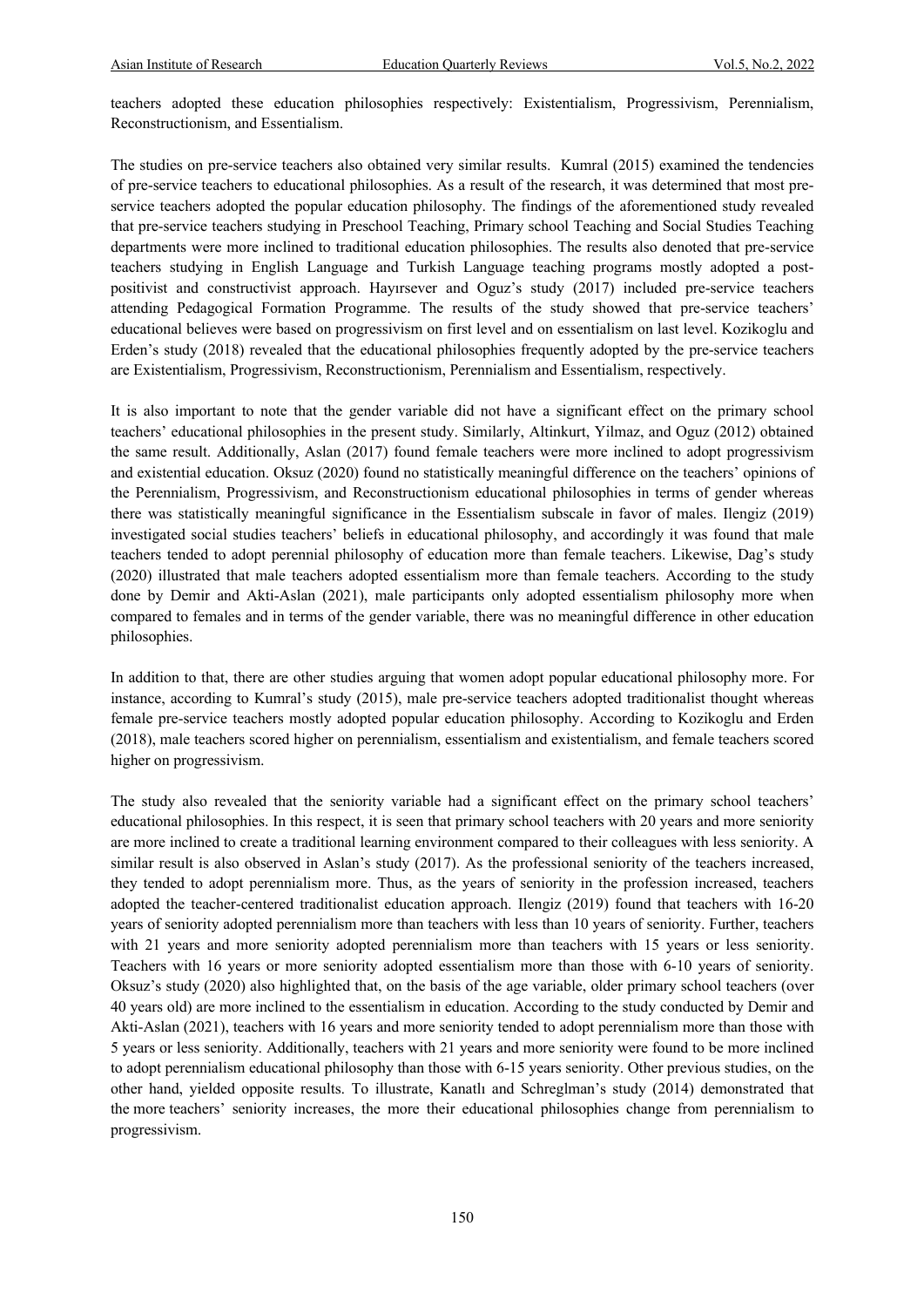The final result of the study is that there is a statistically significant difference in the traditional sub-dimension in terms of the teaching level of the primary school teachers. The difference was found between the 1st grade primary school teachers and the teachers at the other three grade levels. Given the overall results of the study, it is seen that the scores close to each other in the popular and traditional dimensions. It can thus be implied that teachers are aware of the attractiveness of the creative learning environment ensured by student-centered learning, however, they do not give up on their duties and habits of transferring knowledge. Further studies might clarify the major problems contributing to this result considering the possible causes such as the country's central examination system, parents and school administrations' expectations for the students' academic achievement.

#### **References**

- Akpinar, B. (2017). Fundemantals of program development. B. Oral, T. Yazar (Ed.). In education program development and evaluation (pp. 43-83). Ankara: Pegem.
- Altinkurt, Y., Yilmaz, K. & Oguz, A. (2012). Educational beliefs of primary and secondary school teachers. *Journal of Ondokuz Mayıs University Faculty of Education, 31*(2), 1-19.
- Aslan, S. (2017). Examination of primary school teachers' educational beliefs in terms of various variables. *Kastamonu Journal of Education, 25*(4), 1453-1468. Retrieved from https://dergipark.org.tr/en/pub/kefdergi/issue/30766/332490

Bakir, K. (2020). Educational philosophy. Ankara: Pegem.

- Cevizci, A. (2016). Educational philosophy. Istanbul: Say.
- Dag, S. (2020). The relationship between the philosophical approach adopted by school administrators and teachers, and the tendency to control school climate and student behavior. (Unpublished PhD Thesis). Gazi University Institute of Educational Sciences, Ankara, Turkey.
- Demir, O. & Akti-Aslan, S. (2021). Examining the educational philosophies adopted by the teachers in terms of various variables. *Journal of Muğla Sıtkı Koçman University Faculty of Education, 8*(1), 307-321. https://doi.org/10.21666/muefd.842880
- Demirhan, G. (2003). Philosophical views of physical education and sports teachers on physical education and sports. *Hacettepe Journal of Sport Sciences, 14*(2): 38-66
- Dewey, J. (2008). School and society. (H.A. Basman, trans.). Ankara: Pegem.
- Ergun, M. (2018). Philosophy of Education (6th Edition). Ankara: Pegem.
- Erkilic, A. T. (2013). Philosophical movements and educational philosophy movements. In A. Boyacı (Ed.), Sociology and philosophy of education (pp. 19-45). Eskişehir: Anadolu University Open Education Faculty Publication.
- Gosselin, C. (2007). Philosophy and the role of teacher reflections on constructing gender. Educational Foundations, 21 (3/4), 39-57.
- Gokbulut F. (2019). The relationship between individual innovativeness characteristics and educational beliefs of pedagogical formation students. *National Education, 48*(1): 521-533.
- Gutek, G. L. (2014). Philosophical and ideological approaches to education (N. Kale, Trans.). Ankara: Utopya.
- Hayirsever, F. & Oguz, E. (2017). The effect of teacher candidates' educational beliefs on their critical thinking dispositions. *Abant İzzet Baysal University Journal of the Faculty of Education, 17*(2), 757-778. https://doi.org/10.17240/aibuefd.2017.17.30227-326596
- Ilengiz, F. (2019). Social studies teachers' beliefs about the philosophy of education and their views on their practices. (Unpublished Master's Thesis). Erciyes University Faculty of Educational Sciences, Kayseri, Turkey.
- Kalafatoglu, E. (2019). Opinions of teachers and school administrators on the philosophy of international baccalaureate education. (Unpublished Master's Thesis). Marmara University Institute of Educational Sciences, Istanbul, Turkey.
- Kanatli, F. & Schreglman, S. (2014). Evaluation of primary school teachers' perceptions of their educational philosophies. *Gümüşhane University Institute of Social Sciences Electronic Journal, 5*(9), 127-139.
- Keskin, M. & Sahin, M. (2018). Progress in education. *Journal of Education and Training Research, 7*(3), 50-74
- Kozikoglu, İ. & Erden, R. Z. (2018). Examining the relationship between prospective teachers' philosophy of education beliefs and their views on critical pedagogy. *Ilkogretim Online, 17*(3), 1566-1582. https://doi.org/10.17051/ilkonline.2018.466392
- Kumral, O. (2014). Development of educational thinking and practices (EDU) scale: Validity and reliability study. *Journal of Educational Sciences Research, 4*(2), 131-144.
- Kumral, O. (2015). Educational philosophy of teacher candidates: Pamukkale University Faculty of Education Example. *Journal of Hasan Ali Yücel Education Faculty, 24*(12-2), 59-68.